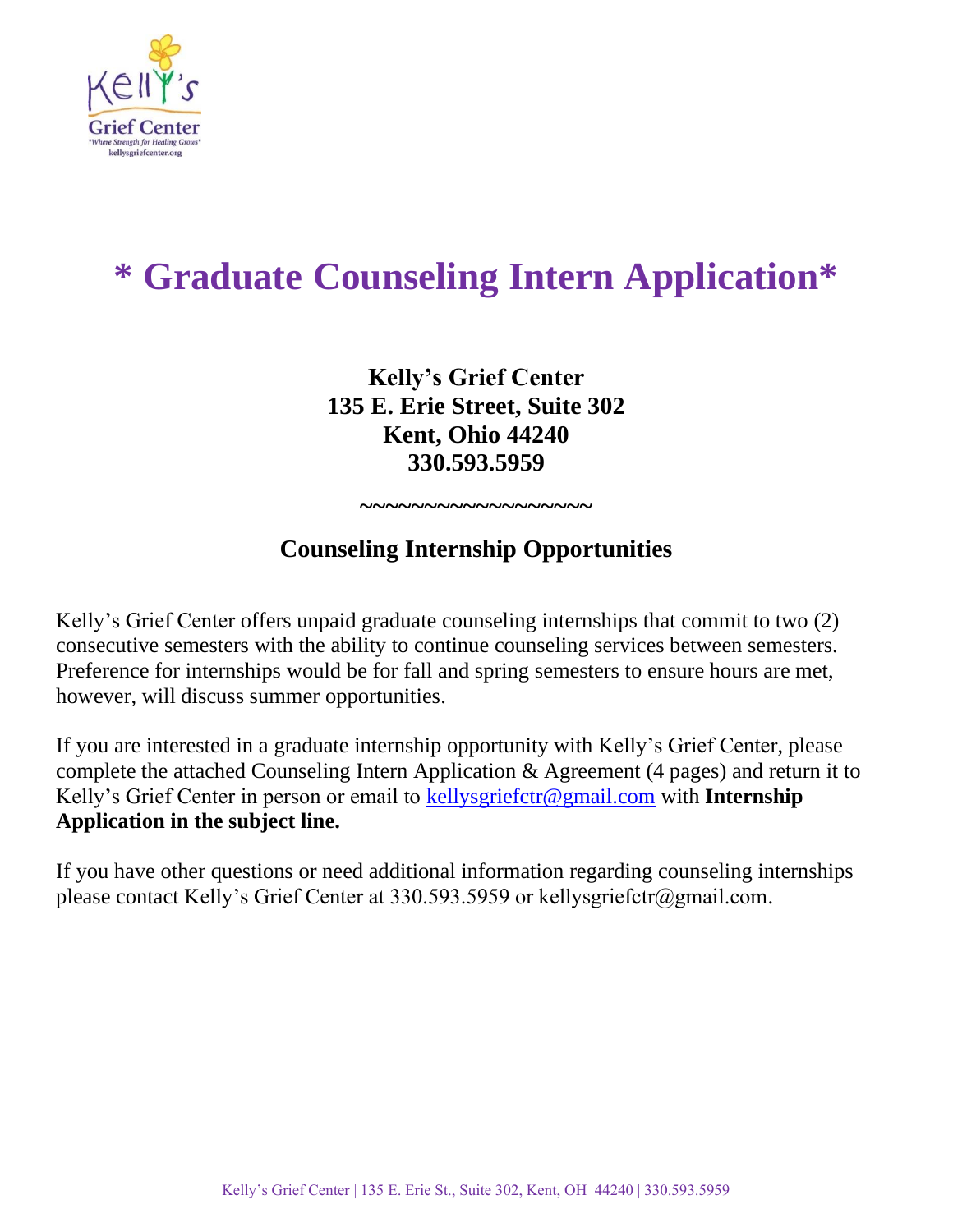

## **Kelly's Grief Center Graduate Counseling Intern Application**

## **PLEASE PRINT ALL INFORMATION**

| What type of internship are you applying?                                                                                                                                                                                      | Practicum Student                                                                                                   | Counselor in Training Intern                                                            |
|--------------------------------------------------------------------------------------------------------------------------------------------------------------------------------------------------------------------------------|---------------------------------------------------------------------------------------------------------------------|-----------------------------------------------------------------------------------------|
| Name and the state of the state of the state of the state of the state of the state of the state of the state of the state of the state of the state of the state of the state of the state of the state of the state of the s |                                                                                                                     |                                                                                         |
| Last                                                                                                                                                                                                                           | First                                                                                                               | M.I.                                                                                    |
|                                                                                                                                                                                                                                |                                                                                                                     |                                                                                         |
|                                                                                                                                                                                                                                | <b>Street</b>                                                                                                       | <b>Apartment Number</b>                                                                 |
| City                                                                                                                                                                                                                           | State                                                                                                               | Zip Code                                                                                |
|                                                                                                                                                                                                                                |                                                                                                                     |                                                                                         |
|                                                                                                                                                                                                                                |                                                                                                                     | $\boxed{\text{DOB}}_{\text{max}}$                                                       |
|                                                                                                                                                                                                                                | Have you previously volunteered or applied for employment with Kelly's Grief Center?                                | Yes  <br>No                                                                             |
|                                                                                                                                                                                                                                |                                                                                                                     |                                                                                         |
|                                                                                                                                                                                                                                |                                                                                                                     |                                                                                         |
|                                                                                                                                                                                                                                |                                                                                                                     |                                                                                         |
|                                                                                                                                                                                                                                | Professor's Contact Number and Email League and Email Contact Number and Email League and Email Contact August 2014 |                                                                                         |
|                                                                                                                                                                                                                                | Have you previously completed counseling internships at any other program/organization? Yes                         | No                                                                                      |
|                                                                                                                                                                                                                                |                                                                                                                     |                                                                                         |
|                                                                                                                                                                                                                                |                                                                                                                     |                                                                                         |
| School [                                                                                                                                                                                                                       | How did you learn about our organization? (Please check all that apply)                                             | Newsletter   Television   Radio   Speaker from Kelly's Grief Center   Another Volunteer |
| Volunteer Match<br>Internet $\Gamma$                                                                                                                                                                                           | Other                                                                                                               |                                                                                         |
| Are you interning to fulfill a class requirement?                                                                                                                                                                              | Yes<br>N <sub>o</sub>                                                                                               |                                                                                         |
| If yes, how many hours are you required to complete?                                                                                                                                                                           |                                                                                                                     | Date to be completed                                                                    |
| Are you able to make at least a two-semester commitment?                                                                                                                                                                       | Yes                                                                                                                 | No                                                                                      |
| Are you a current or former client of Kelly's Grief Center?                                                                                                                                                                    | Yes                                                                                                                 | No                                                                                      |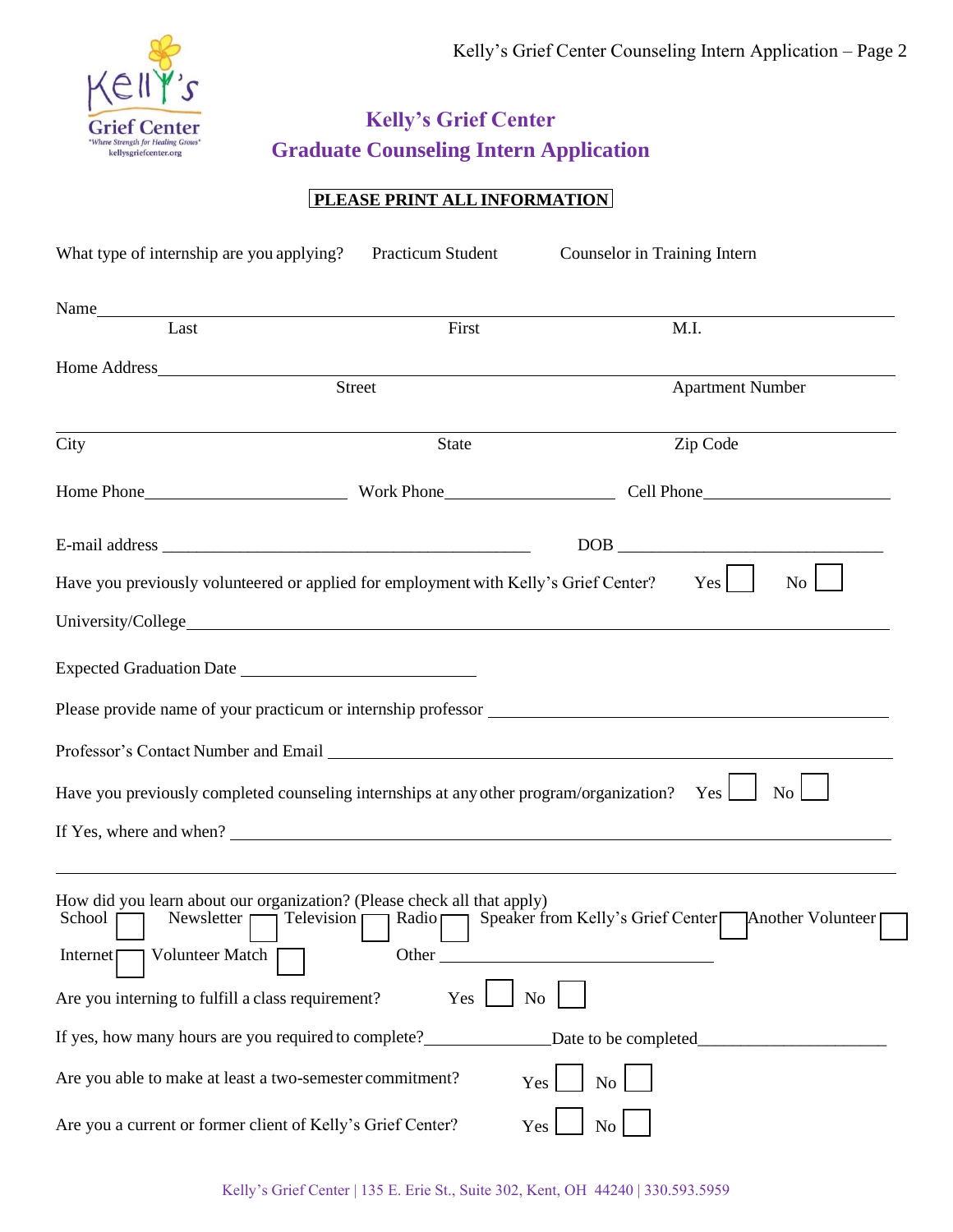

If a former client, how long ago since you last received services?

#### *Kelly's Grief Center's policy does not allow any person who has received services within the past 3 years to volunteer or work for the agency.*

When are you available to volunteer? (Please indicate days and times available)

| Mon | Tues | Wed   | . hurs |
|-----|------|-------|--------|
|     |      |       |        |
| Fri | sai  | )ther |        |

Please list any special skills or areas of expertise that you possess:

### **INFORMATION YOU SHOULD KNOW:**

Approved Interns must complete all training relevant to Kelly's Grief Center, i.e. orientation, Simple Practice, and group training.

Signature Date

*For Office Use Only:*

Check if applicant has completed required training \_\_\_\_\_\_\_\_\_\_\_\_\_\_\_\_\_\_\_ Date Completed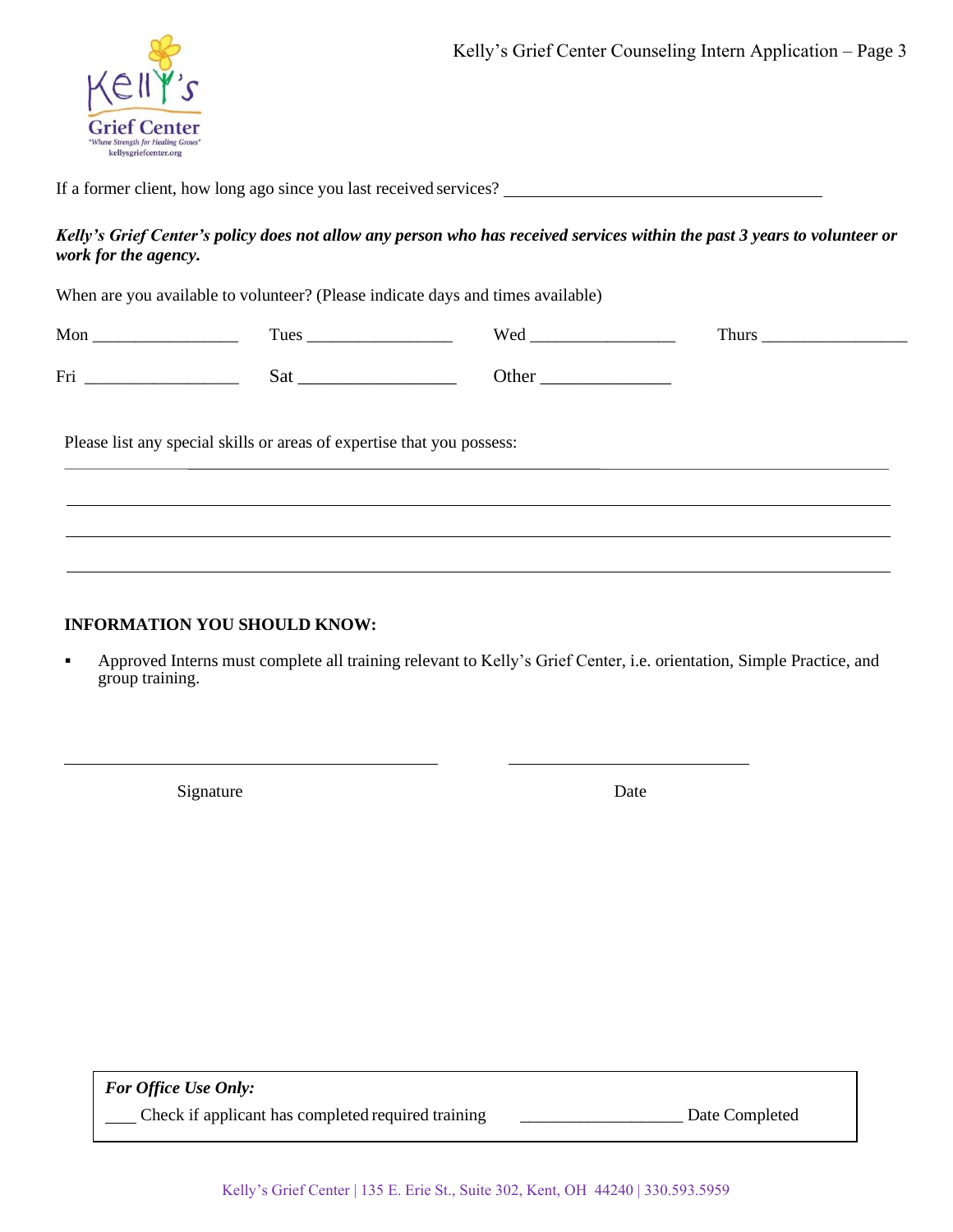

# **Kelly's Grief Center Counseling Intern Agreement**

| This agreement is entered into on the | day of |                           | between. |
|---------------------------------------|--------|---------------------------|----------|
|                                       |        | and Kelly's Grief Center. |          |

**CONFIDENTIALITY**: As an intern of Kelly's Grief Center, I understand:

- I may learn the identity of clients or previous clients of Kelly's Grief Center.
- I acknowledge that the information I learn at Kelly's Grief Center concerning the lives of the clients, staff and volunteers is private and confidential both while volunteering at Kelly's Grief Center and after leaving.
- I will respect the rights of Kelly's Grief Center clients, staff and volunteers.
- I will not discuss confidential information except in the performance of my duties as a volunteer.
- I understand that if information is requested by someone outside of Kelly's Grief Center, I am to respond with the statement, "Kelly's Grief Center's policy does not permit me to give out that information." This includes whether or not a person is or has been served by Kelly's Grief Center. I will immediately direct all requests for information to the agency's Executive Director who is the Custodian of Records.
- I will only disclose a client's confidences to someone if, 1) Mandated by law; 2) To prevent or clear immediate danger to a person or person; and 3) when I am compelled to do so by a court or pursuant to the rules of a court.

**COMMITMENT**: Anyone attending training at Kelly's Grief Center for educational purposes only must still comply with the rules set by Kelly's Grief Center. As a volunteer for Kelly's Grief Center, I agree to the following:

- I will keep to the schedule as agreed upon with my Supervisor and/or the Manager of Volunteer Services.
- If I cannot make this schedule, I will notify my Supervisor as soon as possible.
- If I must terminate my volunteer activities, I will notify my Supervisor four weeks (if possible) prior to the effective date.

**PROFESSIONALISM**: As a volunteer, I realize that certain standards of professional conduct apply to my performance at Kelly's Grief Center and that professional ethics apply to the work performed. As a volunteer for Kelly's Grief Center, I agree that:

- I will perform my responsibilities to the best of my ability and in accordance with the standards as discussed with me by my Supervisor.
- I will discuss any questions and concerns with my Supervisor.